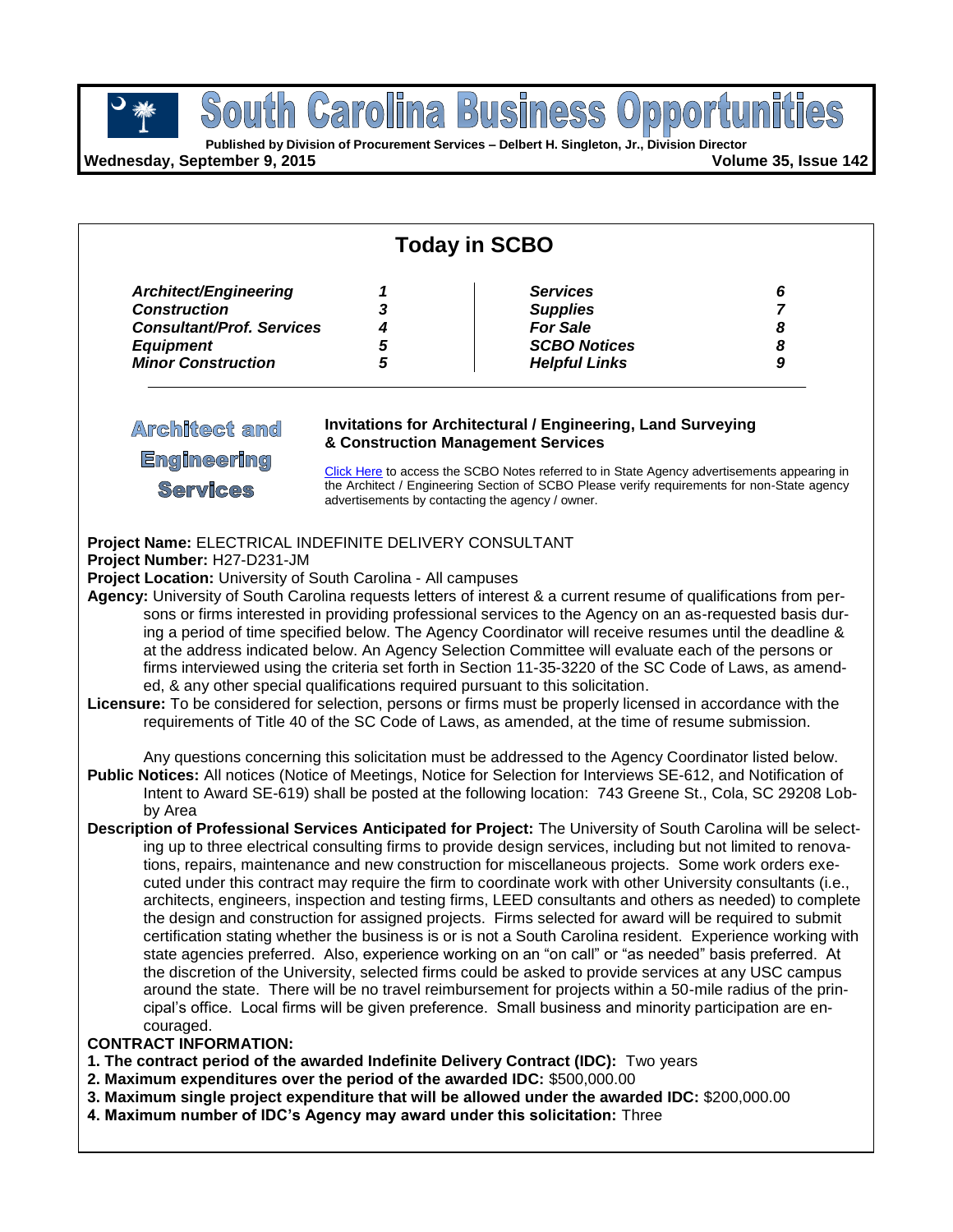| Wednesday, September 9, 2015 |  |
|------------------------------|--|
|------------------------------|--|

**5. Method Agency will use to award Work Orders under the awarded IDC:** Qualifications and Availbility

**6. Terms and Conditions of the IDC may be viewed at:** [http://purchasing.sc.edu](http://purchasing.sc.edu/) **Note:** Interested persons & firms should submit a current standard federal form 330. The name & contact information, including email, of a primary contact; a certification stating whether the person or firm is a resident of SC (see SC code section 11-35-3215)**.**

To submit confidential information, see [http://procurement.sc.gov/PS/general/scbo/SCBO\\_Notes\\_060512.pdf](http://procurement.sc.gov/PS/general/scbo/SCBO_Notes_060512.pdf) In accordance with the SC Green Purchasing Initiative, submittals cannot exceed 25 pages, front & back, including covers, which must be soft – no hard note books. The Standard Federal Form is not included in this count.

**All Written Communications With Parties Submitting Information:** will be via email **Resume Deadline Date:** 9/29/2015 **Time:** 2:00pm **Number of Copies:** Six. Agency will not accept submittals via email. **Agency:** University of South Carolina **Agency Project Coordinator:** Lind Jackson **Title:** Procurement Manager **Address:** 743 Greene St., Columbia, SC 29208, Columbia, SC 29208 **E-mail:** [Ljackson@fmc.sc.edu](mailto:Ljackson@fmc.sc.edu) **Telephone:** 803-777-3489 **Fax:** 803-777-7334

**Project Name:** TOWN OF EDISTO BEACH WATER AND WASTEWATER PROFESSIONAL ENGINEERING **SERVICES** 

**Project Number:** 2015-05

**Project Location:** Town of Edisto Beach

**Description of Project:** The Town of Edisto Beach, SC seeks submittal of proposals from qualified Engineering Firms who are interested in providing professional engineering services on an "as needed" basis related to the Town's Water and Wastewater Utilities.

**General Scope of Work:** Anticipated services may include, but are not limited to permitting of new or existing water and wastewater facilities for operation; assistance with information requests by regulatory agencies; water, wastewater and groundwater monitoring well field sampling; hydrogeologic modeling and evaluation of technical and water quality data as required by Federal, State or local regulations, i.e. Environmental Protection and Department of Environmental Health and Control, and particularly by the EPA Safe Drinking Water Act; preparation of any document, reports or maps as related to permitting or regulatory information requests, geotechnical services, well construction and abandonment; well head protection, water quality and environmental assessments; technical assistance for preparation of public information brochures; water conservation education and/or enforcement; feasibility studies for developing, improving and maintaining water and wastewater systems; implementation of compliance projects or preparation of reports, Water Quality Master Plan, Reverse Osmosis systems, ancillary work such as parking, roadways, surveying, grading, stormwater management and rate studies **Description of Professional Services Anticipated for Project:** Engineering, geotechnical investigations, de-

sign and construction **Resume Deadline Date:** 10/29/2015 **Time:** 2:00pm **Number of Copies:** One original and nine copies; 2 electronic versions **Agency:** Town of Edisto Beach **Agency Project Coordinator:** Iris Hill, Town Administrator **Address:** 2414 Murray Street, Edisto Beach, SC 29438 **E-mail:** [ihill@townofedistobeach.com](mailto:ihill@townofedistobeach.com) **Telephone:** 843-869-2505 ext. 211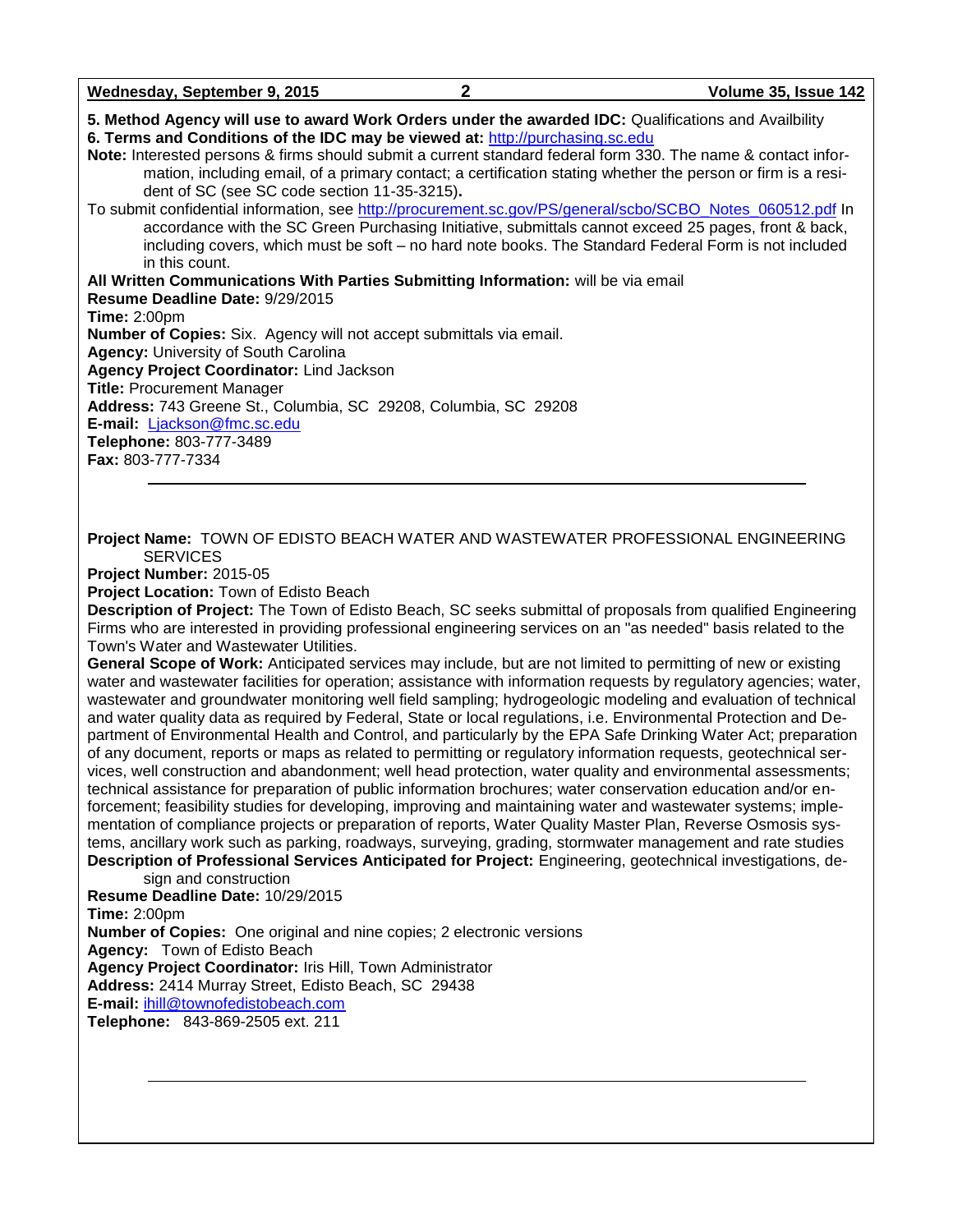**Wednesday, September 9, 2015 3 Volume 35, Issue 142**

Construction

**Invitations for Construction Bids**

Please verify requirements for non-State agency advertisements by contacting the agency / owner. Projects expected to cost less than \$50,000 are listed under the Minor Construction heading.

**Project Name:** RE-BID JOHN DE LA HOWE SCHOOL - CAFETERIA ROOF/PLUMBING REPLACEMENT **Project Number:** L120-9515-FW **Project Location:** 192 Gettys Road, McCormick, SC 29835 **Bid Security Required:** Yes **Performance Bond Required:** Yes **Payment Bond Required:** Yes **Construction Cost Range:** \$240,000.00 - \$280,000.00 **Description of Project:** Modifications to existing roof, plumbing, mechanical and electrical systems. This work shall include the replacement of existing floor slabs and finishes, asphalt paving, mechanical units, plumbing piping and electrical. Electrical work and materials to include modifications to accommodate plumbing and mechanical system upgrades and renovations. Contractor may be subject to performance appraisal at close of project. **Bidding Documents / Plans May Be Obtained From:** TPM - Columbia, SC **Plan Deposit:** \$50.00, refundable **Note:** Bidders must obtain bidding Documents/Plans from the above listed source(s) to be listed as an official plan holder. Only those bidding documents / plans obtained from the source(s) are official. Bidders that rely on copies of bidding documents / plans obtained from any other source do so at their own risk. All written communications with official plan holders & bidders will be via email or website posting. **In Addition To The Above Official Source(s) Bidding Documents / Plans Are Also Available At:** iSqFt - Columbia, SC; Dodge - Columbia, SC **Architect/Engineer:** Mechanical Design, Inc. **A/E Contact:** Manuel C. Hendrix **A/E Address:** 4403 Broad River Road, Columbia, SC 29210-4011 **A/E E-mail:** [manuel@mdi9834.com](mailto:manuel@mdi9834.com) **A/E Telephone:** 803-731-9834 **A/E Fax:** 803-731-9837 **Note:** All questions & correspondence concerning this Invitation to Bid shall be addressed to the A/E. **Agency/Owner:** John De La Howe School **Name & Title of Agency Coordinator:** Viola Faust, Director of Finance and Business Operations **Address:** 192 Gettys Road, McCormick, SC 29835 **E-mail:** [viola.faust@delahowe.k12.sc.us](mailto:viola.faust@delahowe.k12.sc.us) **Telephone:** 864-391-0418 **Fax:** 864-391-2150 **Pre-Bid Conf./Site Visit:** Yes, non-mandatory **Pre-Bid Date/Time:** 9/22/2015 10:30am **Place:** Admin Bldg. Board Rm., 192 Gettys Road, McCormick, SC 29835 **Bid Closing Date/Time:** 10/6/2015 2:00pm **Place:** Admin Bldg. Board Rm., 192 Gettys Road, McCormick, SC 29835 **Deliver Bids To:** John De La Howe School, Admin Bldg., 192 Gettys Road, McCormick, SC 29835

#### **TOWN OF WARE SHOALS -- COBB STREET ROADWAY IMPROVEMENTS**

Sealed bids for the Jones Street Roadway Improvements will be received by the Town of Ware Shoals at Town Hall located at 8 Mill Street, Ware Shoals, SC 29692, until 2:00pm on 9/23/2015. Immediately thereafter, bids will be publicly opened and read.

The project is located on Cobb Street in Ware Shoals, SC and involves 1,000 SY of 2-inch Milling, 1,000 SY of 2-inch Type C Asphalt Overlay and 140 SY of 2-inch Type C Asphalt for aprons/tie ins. The project also includes approximately 50 SY of Full-Depth Patching.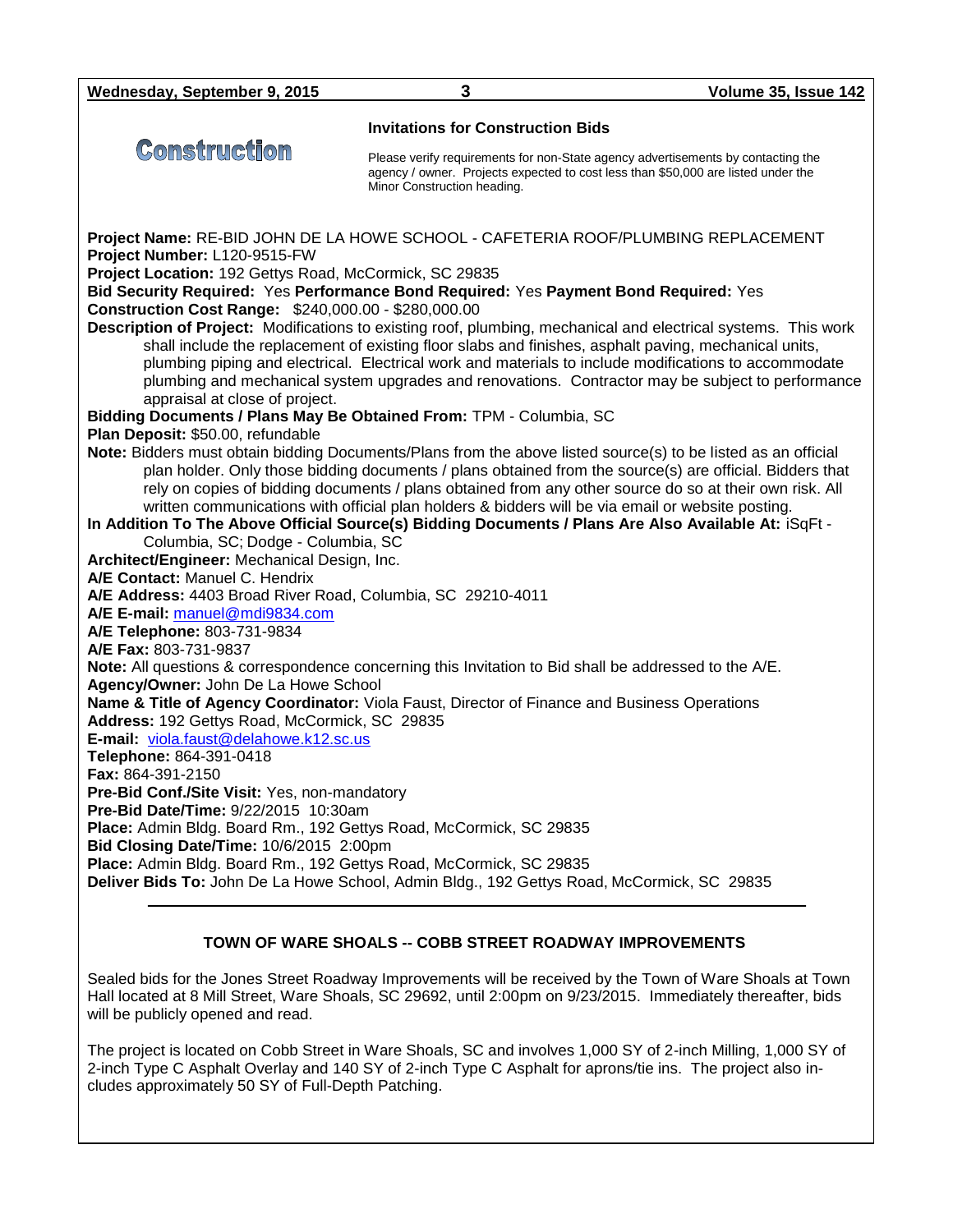#### **Wednesday, September 9, 2015 4 Volume 35, Issue 142**

Bidding Documents may be obtained from the Engineer's office at 102 Giles Street, Anderson, SC 29621, at a non-refundable cost of \$50.00 per set. Electronic versions of the Bidding Documents are available in Adobe PDF format at a cost of \$25.00. Please contact Mr. Keith Dunn at 864-222-0339 or email [keith@dunnengineering.com](mailto:keith@dunnengineering.com) for more information.

A bid security in the amount of 5% of the bid must accompany each bid.

No bid will be considered unless the bidder is legally qualified under the provisions of the South Carolina Contractor's Licensing Law.

Bidders must comply with Executive Order No. 11246 which obligates the Contractors not to discriminate in employment practices.

The Owner reserves the right to waive irregularities and to reject any and all bids.

# **Consultant / Professional Services**

**Description:** BEAUFORT COUNTY DETENTION CENTER NEEDS ASSESSMENT STUDY **Solicitation Number:** RFP 101515 **Delivery Point:** Beaufort County Purchasing Department, 106 Industrial Village Road, Building 2, Beaufort, SC 29906 **Pre-proposal Conf.:** Non-mandatory. 10/1/2015 2:00pm **Location:** 106 Industrial Village Road, Building 2, Beaufort, SC 29906 **Submit Offer By:** 10/15/2015 3:00pm **Purchasing Agency:** BEAUFORT COUNTY **Buyer:** Dave Thomas, Purchasing Director , [dthomas@bcgov.net](mailto:dthomas@bcgov.net) **Direct Inquiries To:** Dave Thomas, Purchasing Director, 843-255-2350 **Download Solicitation From:** [www.bcgov.net](http://www.bcgov.net/)

#### **TOWN OF EDISTO BEACH -- BANKING SERVICES**

The Town of Edisto Beach, South Carolina (hereinafter referred to as "Town") is soliciting bank services proposals on a competitive basis for the period of January 1, 2016 to December 31, 2019. RFPs were delivered to local banking institutions on 9/9/2015. All responses are due for submittal by 4:00pm at 2414 Murray Street, Edisto Beach, SC 29438 on 10/29/2015. The entire proposal package, RFP 2015-04, can be downloaded from the Town's website [www.townofedistobeach.com](http://www.townofedistobeach.com/) under services/bid.

#### **HEALTHCARE SERVICES – CHESTERFIELD CO.**

The County of Chesterfield is seeking proposals for Health Care Services for the County Detention Center. Proposals will be accepted until 12:00 noon on 9/21/2015.

Proposals should be clearly marked "Health Care Services Detention Center RFP" and submitted to Michelle Stanley, Finance Director, County Council Office, Chesterfield County Courthouse, 200 West Main Street, Chesterfield, SC 29709.

Please email [mstanley@shtc.net](mailto:mstanley@shtc.net) for a bid packet or you may locate a packet on the County's website at [www.chesterfieldcountysc.com.](http://www.chesterfieldcountysc.com/)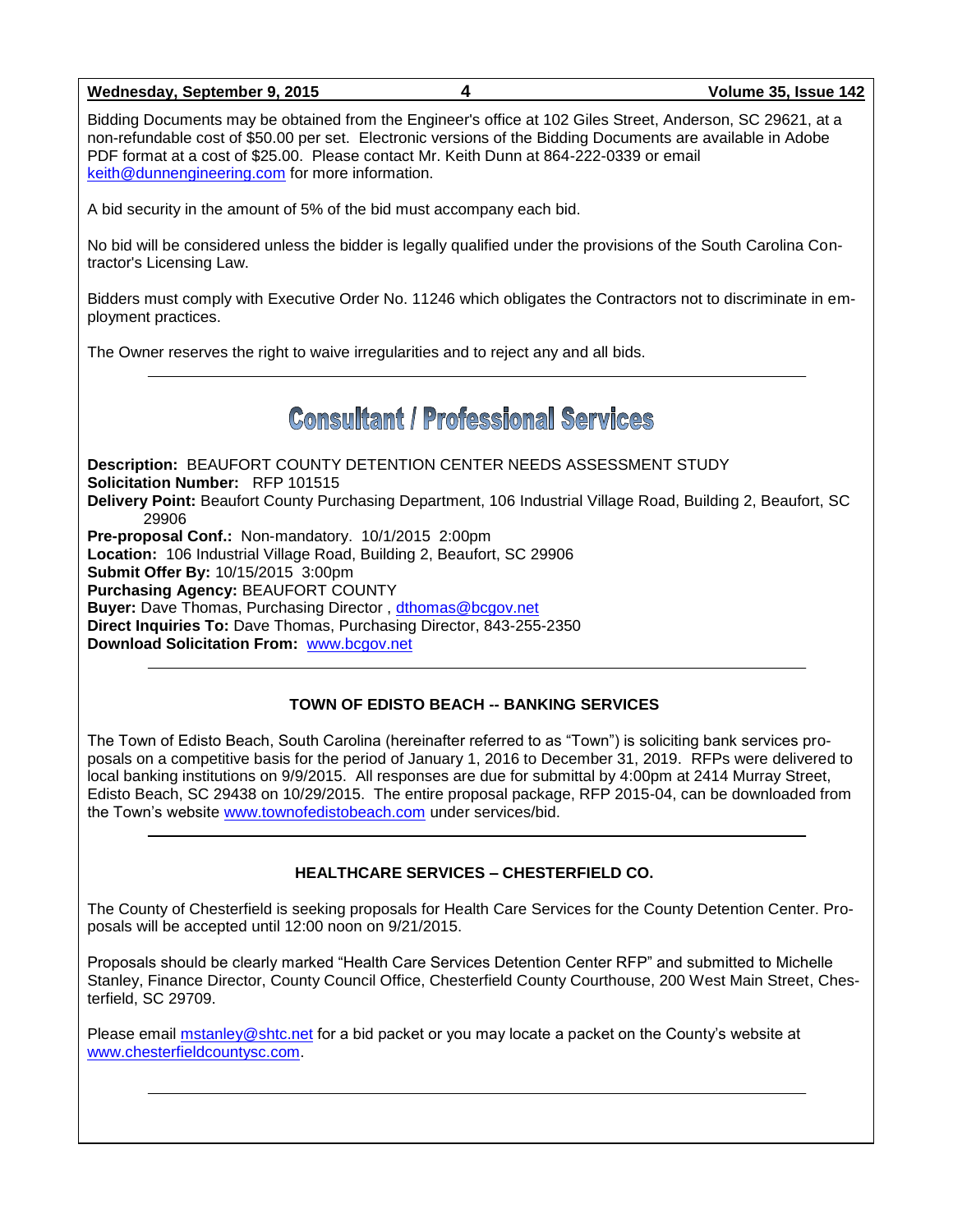**Wednesday, September 9, 2015 5 Volume 35, Issue 142**

# **Equipment**

**Description:** 70" LCD TVs **Solicitation Number:** 1516-14 **Delivery Point:** Carolina Forests High School **Submit Offer By:** 9/23/2015 3:30pm **Purchasing Agency:** Horry County Schools, 335 Four Mile Rd., Conway, SC 29526 **Buyer:** Maurice Jackson, 843-488-6929, [mjackson@horrycountyschools.net](mailto:mjackson@horrycountyschools.net) **Download Solicitation From:** <http://apps.hcs.k12.sc.us/apps/protrac/>

**Description:** FIRE FIGHTERS' PROTECTIVE CLOTHING **Solicitation Number:** 12111 **Delivery Point:** Cheraw High School, 649 Chesterfield Highway, Cheraw, SC 29520 **Submit Offer By:** 9/22/2015 2:00pm **Purchasing Agency:** Chesterfield County School District, 401 West Boulevard, Chesterfield, SC 29709 **Buyer:** Wayne Wallace, [wwallace@chesterfieldschools.org](mailto:wwallace@chesterfieldschools.org) **For Bid Package:** Linda Carter, [lcarter@chesterfieldschools.org,](mailto:lcarter@chesterfieldschools.org) 843-634-6666

#### **TRANSFER TRUCK**

#### **CITY OF NORTH MYRTLE BEACH -- BID NO. 2015-033LW**

The City of North Myrtle Beach requests sealed bids to custom build and deliver a 2016 Transfer Truck. Sealed bids are due no later than 2:00pm on 10/7/2015 at the Support Services Building, 1120 2nd Ave South, North Myrtle Beach, SC. The City of North Myrtle Beach reserves the right to waive informalities and to accept or reject any or all Bids, and to award the contract in its best interests. For bid documents email [jlwilliford@nmb.us.](mailto:jlwilliford@nmb.us)

#### **TRACK EXCAVATOR – ANDERSON CO.**

Anderson County is accepting sealed bids for a Track Excavator for Starr C & D Landfill, reference Bid 16-015. Bids must be received no later than 11:00am on 10/1/2015.

Bids are to be returned to the Anderson County Purchasing Department, Room 115 of the Anderson County Historic Courthouse, 101 S. Main Street, Anderson, SC 29624.

Interested parties are to visit the Anderson County website at [www.andersoncountysc.org](http://www.andersoncountysc.org/) under the Purchasing Department area to request information.



#### **Invitations for Minor Construction Quotes**

SCBO Notes referred to in State Agency advertisements appearing in the Minor Construction Section of SCBO can be found a[t Click Here.](http://www.mmo.sc.gov/PS/general/scbo/SCBO_Notes_060512.pdf) Please verify requirements for non-State agency advertisements by contacting the agency/owner.

**Description:** HOUSING REHABILITATION PROJECT: 2338 ORCHARD STREET, CAYCE, SC 29033 **Solicitation Number:** 2016-IFB-15

**Mandatory Pre-Bid Conference:** 9/24/2015 at 10:00am at 2338 Orchard Street, Cayce, SC 29033. The Mandatory Pre-Bid Conference will start promptly at 10:00am and any persons arriving late will be deemed nonresponsible.

**Submit Offer By:** 10/8/2015 at 3:00pm

**Purchasing Agency:** Lexington County, 212 South Lake Drive, Suite 503, Lexington, SC 29072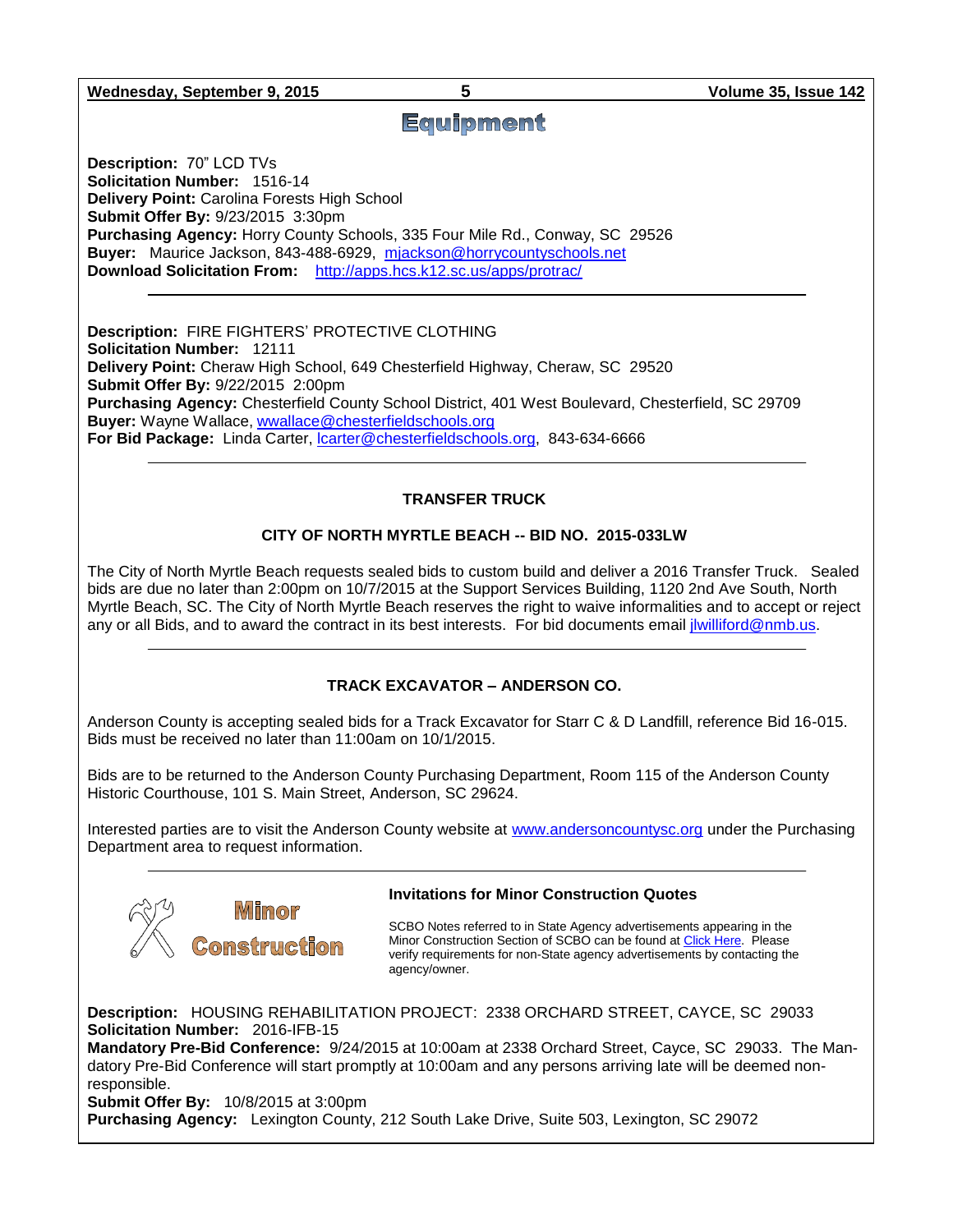**Wednesday, September 9, 2015 6 Volume 35, Issue 142 Contact:** Kay Keisler **Email:** [kkeisler@lex-co.com](mailto:kkeisler@lex-co.com) **Phone:** 803-785-8166 **Download Solicitation From:** <https://bids.sciquest.com/apps/Router/PublicEvent?CustomerOrg=LexingtonCounty> **Services Description:** ROAD BASE MATERIAL-MYRTLE BEACH STATE PARK **Solicitation Number:** 5400010211 **Submit Offer By:** 09/23/2015 3:00pm **Purchasing Agency:** SC Dept Parks, Recreation & Tourism 1205 Pendleton Street, Room 517 Columbia, SC 29201 **Buyer:** JAMES JACKSON **Email:** [Jjackson@scprt.com](mailto:Jjackson@scprt.com) **Phone:** 803-734-1302 **Download Solicitation From:**  <http://webprod.cio.sc.gov/SCSolicitationWeb/solicitationAttachment.do?solicitnumber=5400010211> **Description:** MOVING SERVICES WILLIAM S HALL PSYCHIATRIC INSTITUTE **Solicitation Number:** 5400010029 **Pre-bid Conf.:** 9/15/2015 10:00am **Location:** SCDMH William S. Hall - Psychiatric Institute, 1800 Colonial Drive, Room 203, Columbia, SC 29203 **Submit Offer By:** 09/24/2015 3:15pm **Purchasing Agency:** SC Dept. of Mental Health 2414 Bull Street, Room 201 Columbia, SC 29201 **Buyer:** JULIA SCOTT **Email:** [JAS02@SCDMH.ORG](mailto:JAS02@SCDMH.ORG) **Download Solicitation From:**  <http://webprod.cio.sc.gov/SCSolicitationWeb/solicitationAttachment.do?solicitnumber=5400010029> **Description:** DISASTER MANAGEMENT DEBRIS MONITORING SERVICES **Solicitation Number:** RFP 16-02 **Delivery Point:** Hampton County, South Carolina **Submit Offer By:** 9/25/2015 10:00am **Purchasing Agency:** Hampton County Emergency Management, 703 Second St., West Hampton, SC 29924 **Buyer:** Susanne Peeples, 803-914-2150, [speeples@hamptoncountysc.org](mailto:speeples@hamptoncountysc.org) **Download Solicitation From:** [www.hamptoncountysc.org](http://www.hamptoncountysc.org/) or contact Susanne Peeples

## **REQUEST FOR LEASE PROPOSALS**

### **OFFICE AND WAREHOUSE SPACE IN RICHLAND CO. FOR UNIVERSITY OF SOUTH CAROLINA**

The State of South Carolina is seeking office and warehouse space in Richland County on behalf of University of South Carolina. Information about this bid can be found at [www.gs.sc.gov/sb-ps/leasing/LS-solicitations.phtm.](http://www.gs.sc.gov/sb-ps/leasing/LS-solicitations.phtm)

Please direct your responses and inquiries in writing to Cynthia Young, Department of Administration, Division of General Services, 1200 Senate Street, Suite 408, Columbia, SC 29201, Fax 803- 734-0592, or [cynthia.young@admin.sc.gov.](mailto:cynthia.young@admin.sc.gov)

All proposals must be received in the Real Property Services Office on or before 4:00pm on 9/25/2015.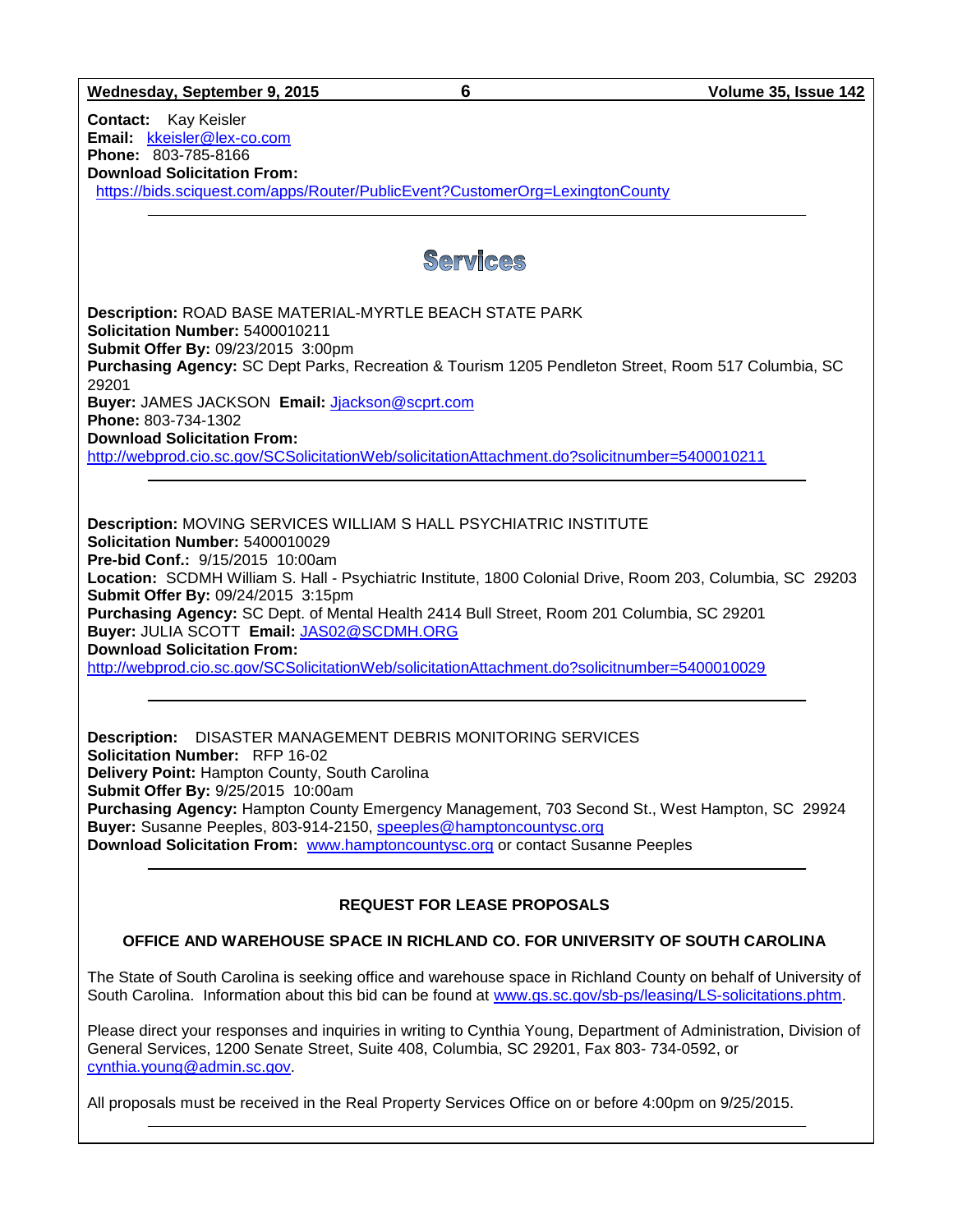#### **Wednesday, September 9, 2015 7 Volume 35, Issue 142**

#### **COLOR ORTHO-PHOTO IMAGERY SUPPORT – GREENWOOD CO.**

Notice is hereby given that Greenwood County, South Carolina will receive sealed proposals until 2:00pm on 10/9/2015 for:

> COLOR ORTHO-PHOTO IMAGERY SUPPORT RFP Number: 1710-01 / 10-15

Proposal Documents may be obtained by contacting Mr. Brian McKenna, Greenwood County Treasurers Office, 600 Monument Street, Box P-106 Park Plaza, Greenwood, South Carolina 29646, 864-942-8799. E-mai[l bmc](mailto:bmckenna@greenwoodsc.gov)[kenna@greenwoodsc.gov](mailto:bmckenna@greenwoodsc.gov)

Proposals will be publicly opened and read aloud at 2:10pm on 10/9/2015 at: Suite 106 Park Plaza, 600 Monument Street, Greenwood, South Carolina.

If you have a disability that requires any special materials, services, or assistance, please contact Mr. Brian McKenna so that appropriate accommodations can be made.

Greenwood County reserves the right to reject any and all proposals, and to waive any informalities or irregularities.

# **Supplies**

**Description:** APPROACH SLABS AND CURBS S42-62 SPARTANBURG CO. **Solicitation Number:** 5400010061 **Submit Offer By:** 09/29/2015 2:30pm **Purchasing Agency:** SCDOT Procurement Office 955 Park Street Room 101 Columbia, SC 29201-3959 **Buyer:** JANICE DIXON **Email:** [DIXONJY@SCDOT.ORG](mailto:DIXONJY@SCDOT.ORG) **Download Solicitation From:**  <http://webprod.cio.sc.gov/SCSolicitationWeb/solicitationAttachment.do?solicitnumber=5400010061>

**Description:** ENGINEERED WOOD FIBER PLAYGROUND SURFACING MATERIAL **Solicitation Number:** 16-004 **Delivery Point:** West Columbia, SC **Submit Offer By:** 9/22/2015 11:00am **Purchasing Agency:** Lexington County School District Two, 715 Ninth St., West Columbia, SC 29169 **Buyer:** Tony Shealy, 803-739-4057 / [tshealy@lex2.org](mailto:tshealy@lex2.org)

**Description:** ANALYTICAL BALANCES **Solicitation Number:** USC-RFQ-2865-MR **Delivery Point:** Columbia, SC **Submit Offer By:** 9/21/2015 11:00am **Purchasing Agency:** University of South Carolina **Buyer:** Michelle Robinson, CPPB, 803-777-5253 / [marobins@mailbox.sc.edu](mailto:marobins@mailbox.sc.edu) **Download Solicitation From:** [http://purchasing.sc.edu](http://purchasing.sc.edu/)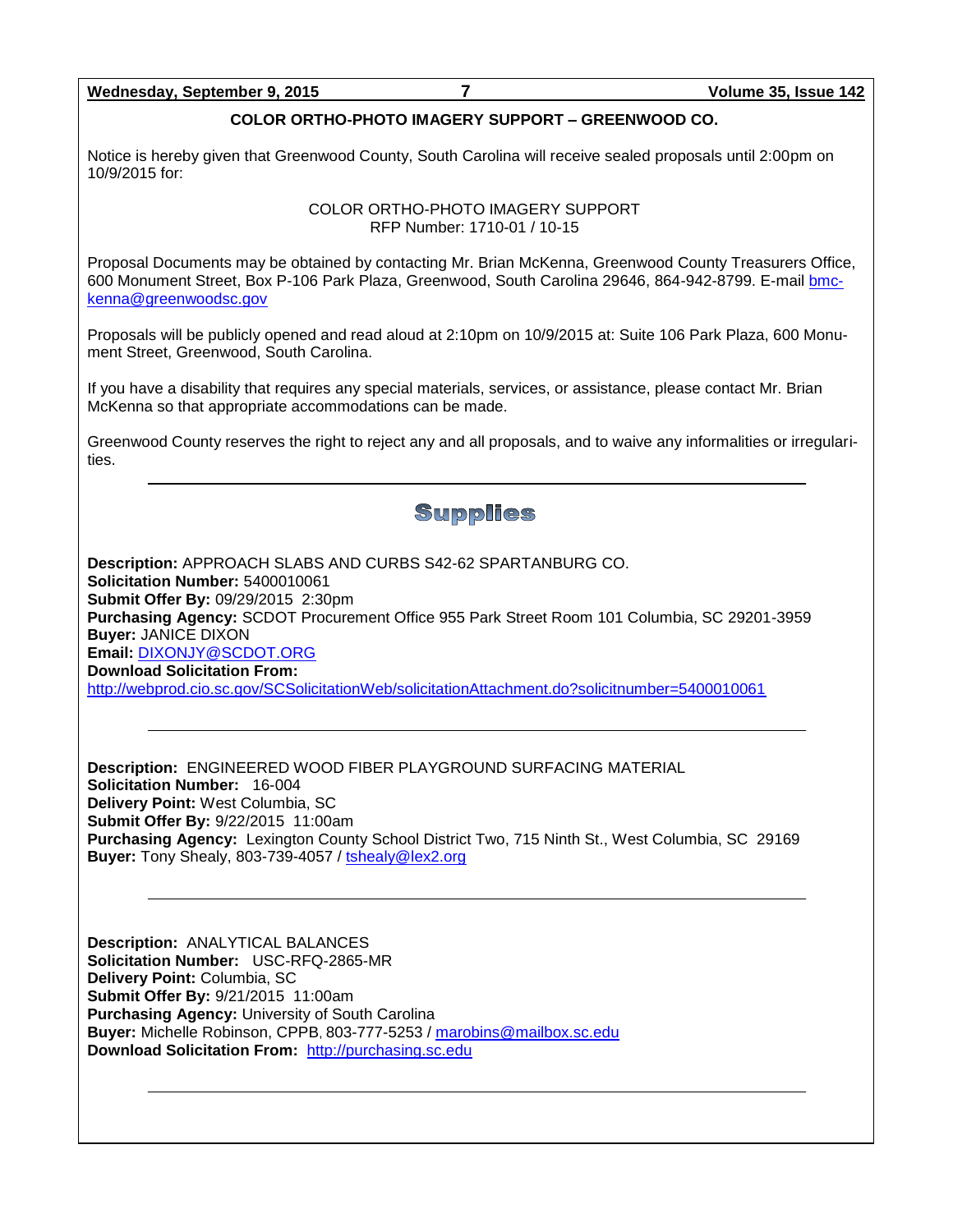#### **Wednesday, September 9, 2015 8 Volume 35, Issue 142**

**Description:** 1,002,240 GOLF PENCILS -- SEE SPECIFICS ON OUR WEBSITE BELOW **Solicitation Number:** Pencils FY16 RFQ **Delivery Point:** Columbia, SC **Submit Offer By:** 9/23/2015 4:00pm **Purchasing Agency:** SC Education Lottery, 1333 Main Street, Suite 400, Columbia, SC 29201-3377 **Buyer:** SCEL Procurement, 803-737-2002 / Fax: 803-737-0047 / [Procurement@sclot.com](mailto:Procurement@sclot.com) **Download Solicitation From:** <http://www.sceducationlottery.com/lottery/procurement.aspx>



#### **SC SURPLUS PROPERTY**

#### **PUBLIC AUCTION NUMBER: 150923**

A public auction will be held at 9:00am on 9/23/2015.

Property in lots, including vehicles, will be auctioned. Other lots may be added or withdrawn.

Location: SC Surplus Property 1441 Boston Ave. West Columbia, SC

Contact: Customer Service, 803- 896-6880

Inspection: 9/22/2015, from 9:00am to 3:30pm and 9/23/2015, from 8:00am to 8:45am.

# SCBO NOTICES

#### *DID YOU KNOW…?*

South Carolina Business Opportunities (SCBO) is a daily publication that lists proposed procurements involving goods, services, information technology and construction. According to the South Carolina State Procurement Code, solicitations by South Carolina State Government Agencies that are worth at or above \$10,000 in estimated or actual value must appear in SCBO. Other governmental entities, such as cities, counties and school districts can voluntarily advertise in SCBO. Private entities, such as construction companies (including CM-Rs), are not permitted to advertise in SCBO.

#### **JOB OPPORTUNITIES AT SFAA**

The State Fiscal Accountability Authority's procurement division is looking for experienced professionals Please read more about these opportunities below:

[Click Here for Job Opportunities with the Division of Procurement Services](http://procurement.sc.gov/webfiles/MMO_scbo/SCBO%20Online/SFAA_job_opportunities.pdf)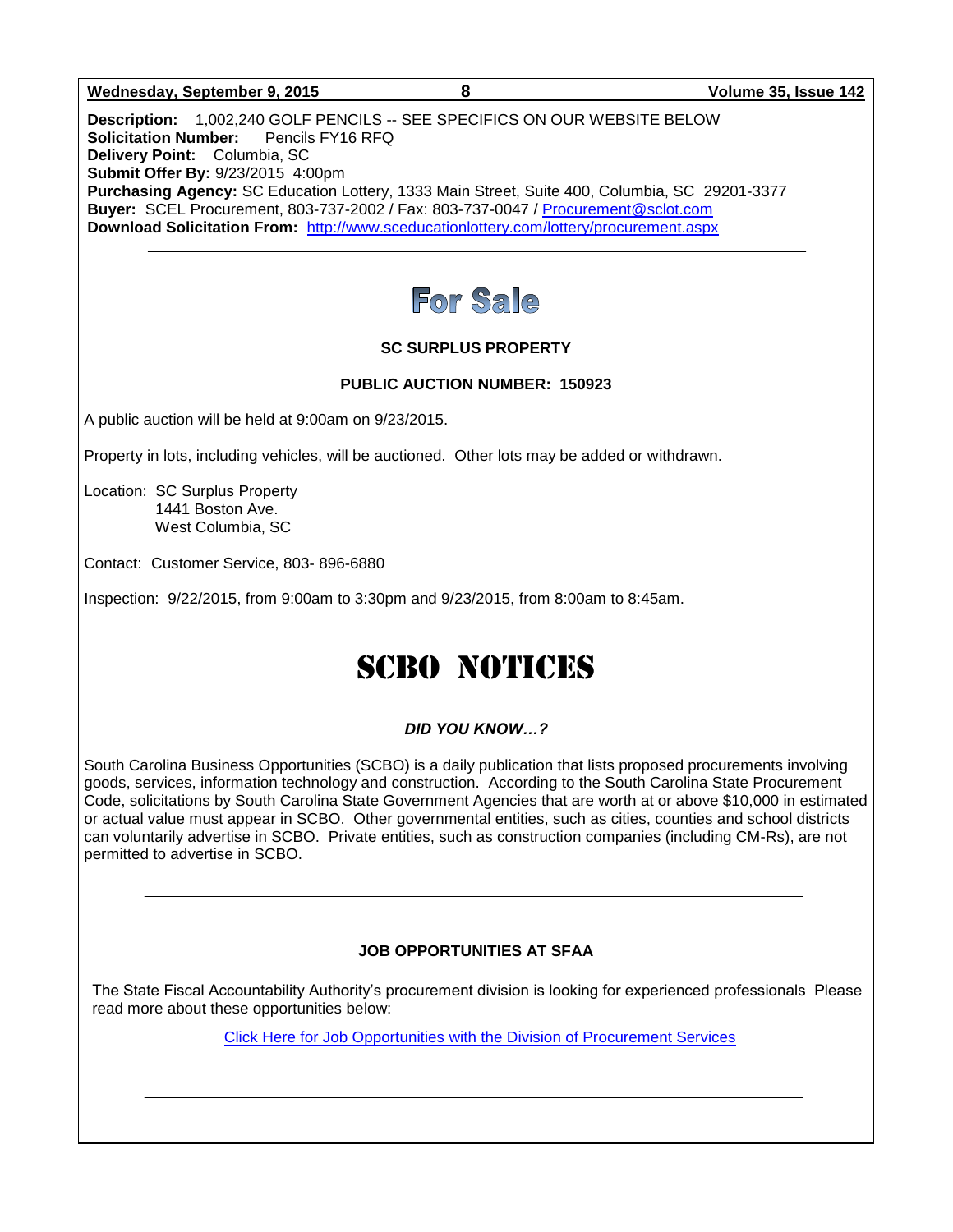#### **VENDORS, DON'T NEGLECT TO CHECK THE STATE'S FIXED PRICE BIDS**

If authorized by the original solicitation, the State may use "competitive fixed price bidding" to create procurements with an open response date. These fixed price bids are advertised in SCBO once, but the solicitation may provide for bids to be accepted continuously or periodically during the contract term. The links below take you to a listing of all open solicitations conducted by the central purchasing office using the competitive fixed pricing bidding rules.

> Fixed Price Bids - [Information Technology](http://www.mmo.sc.gov/PS/vendor/PS-vendor-fixed-price-bids-it.phtm) (Open Response Date) Fixed Price Bids - [Supplies & Services](http://www.mmo.sc.gov/PS/vendor/PS-vendor-fixed-price-bids-ss.phtm) (Open Response Date)

#### **INSPECTOR GENERAL'S FRAUD HOTLINE** (State Agency fraud only)

1-855-723-7283 / [http://oig.sc.gov](http://oig.sc.gov/)

#### **COMMENTS?**

The Division of Procurement Services encourages you to make your comments via the following methods: Customer Comment System:<http://www.mmo.sc.gov/PS/ccs/MMO-ccs-index.phtm> Telephone 803-737-0600

# **Helpful Links**

To sign up for an RSS feed for SCBO: [http://procurement.sc.gov/PS/general/scbo/scbo-rss.php.](http://procurement.sc.gov/PS/general/scbo/scbo-rss.php).

For information about SCBO: <http://procurement.sc.gov/PS/general/scbo/PS-scbo-index.phtm>

For links to purchasing website across South Carolina: <http://www.mmo.sc.gov/PS/vendor/PS-vendor-other-sol.phtm>

For vendor information: <http://procurement.sc.gov/PS/vendor/PS-vendor-new.phtm>

For vendor registration: <http://procurement.sc.gov/PS/vendor/PS-vendor-registration.phtm>

> Division of Procurement Services homepage: <http://procurement.sc.gov/PS/PS-index.phtm>